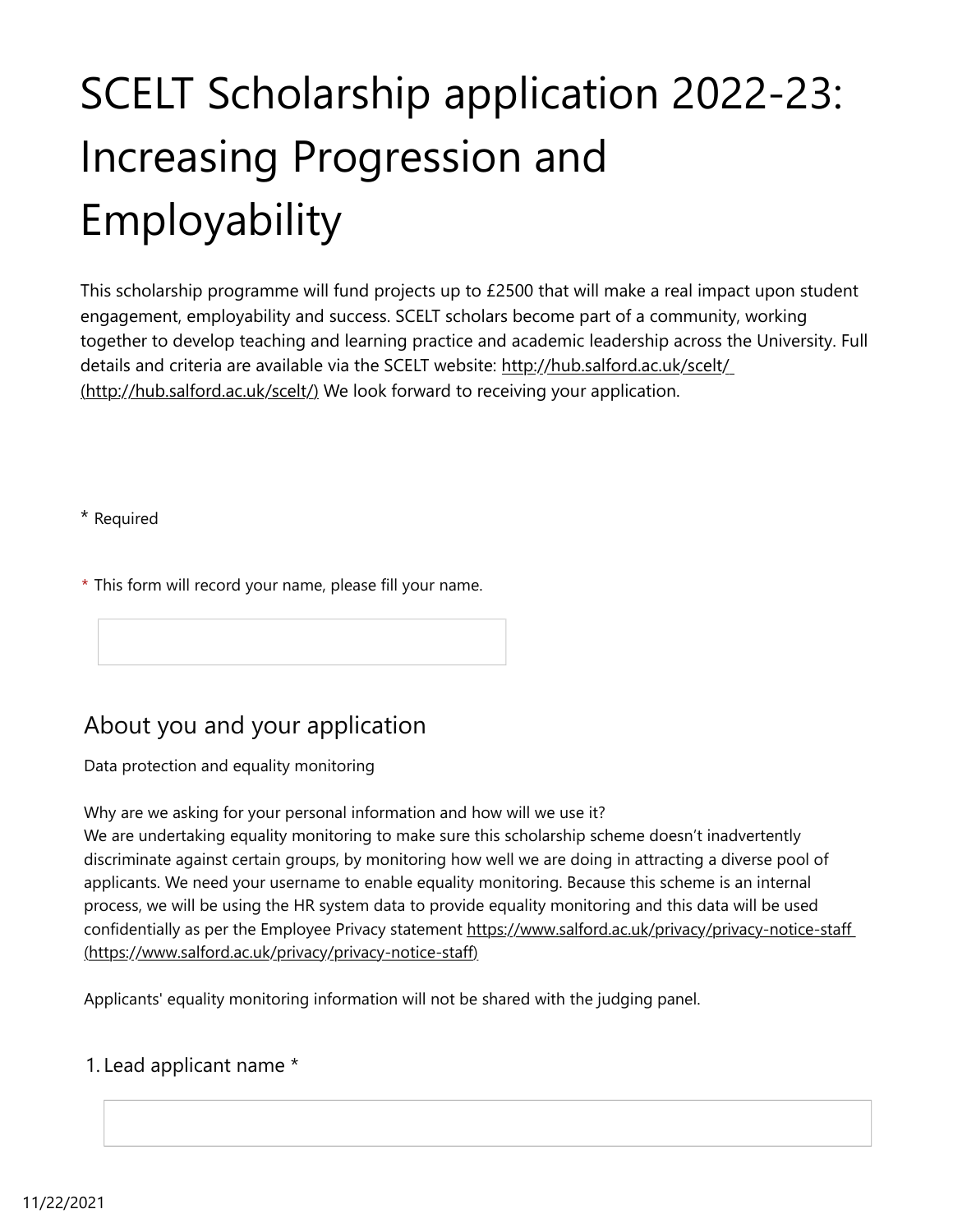2. Lead applicant's University username \*

3. Lead applicant School/Directorate/Unit \*

4. If applicable, for any other project team members, please provide their Name, Role, and School/Directorate/Unit

5. Have you discussed the project with your line manager and secured their support? Please provide detail. \*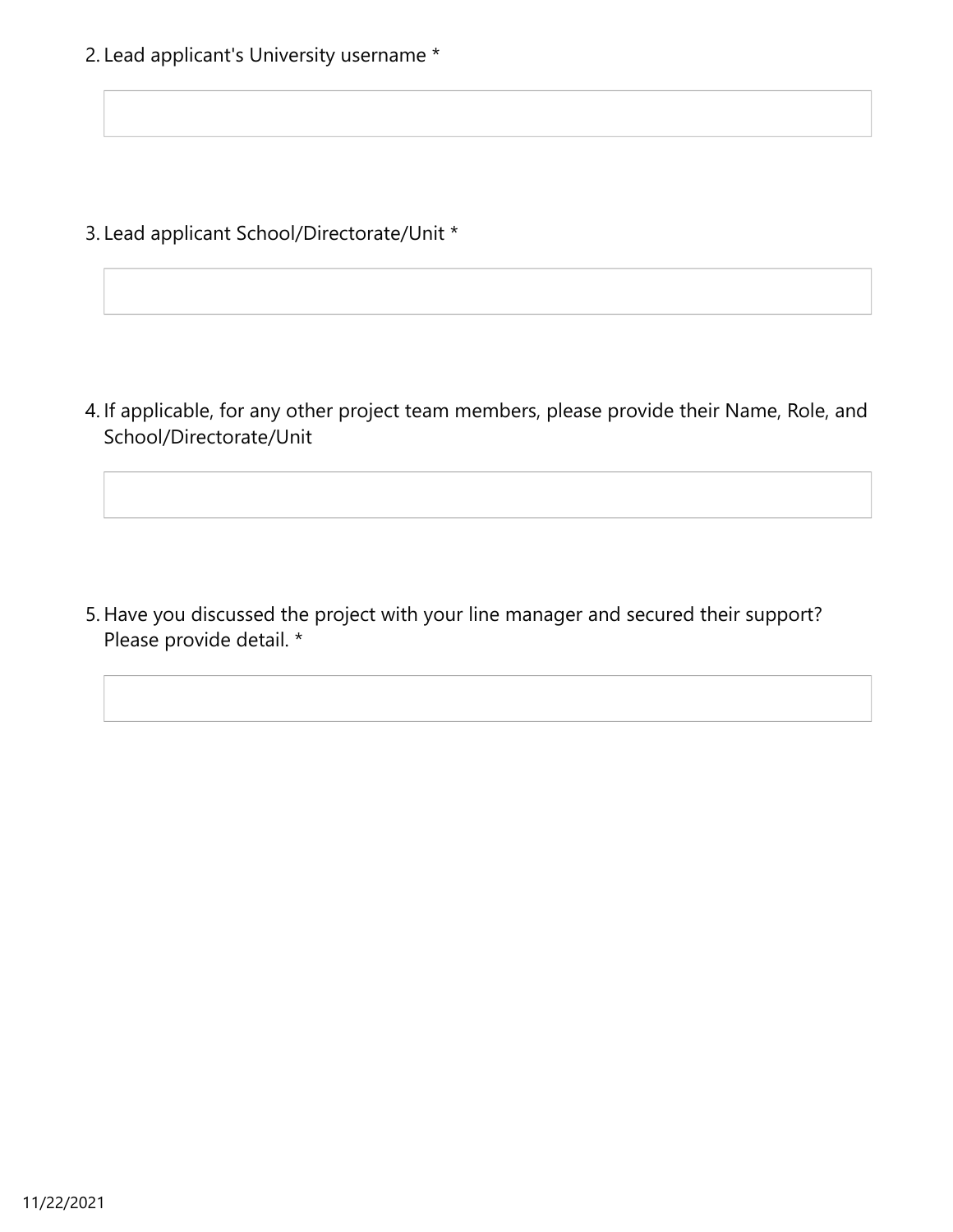## About your project

## 6. Project title \*

Within your overall focus on student progression and employability, please identify 7. which of the following sub-themes/priorities your project will address: \*

Transition and academic progression

Employability in the curriculum/ co-curriculum

Inclusive and authentic assessment and curriculum design

BAME Award Gap

Student cohort identity and sense of belonging

#### 8. Project rationale and description (350 words) \*

i. Why is the project necessary? What problem(s) is it addressing?

ii. What outcomes is the project intended to deliver, including benefits to students?

ii. Summarise the main activities/outputs you intend to deliver (e.g. new pedagogical practices, events, learning resources, evidence etc).

iv. Outline the project timeline/key milestones.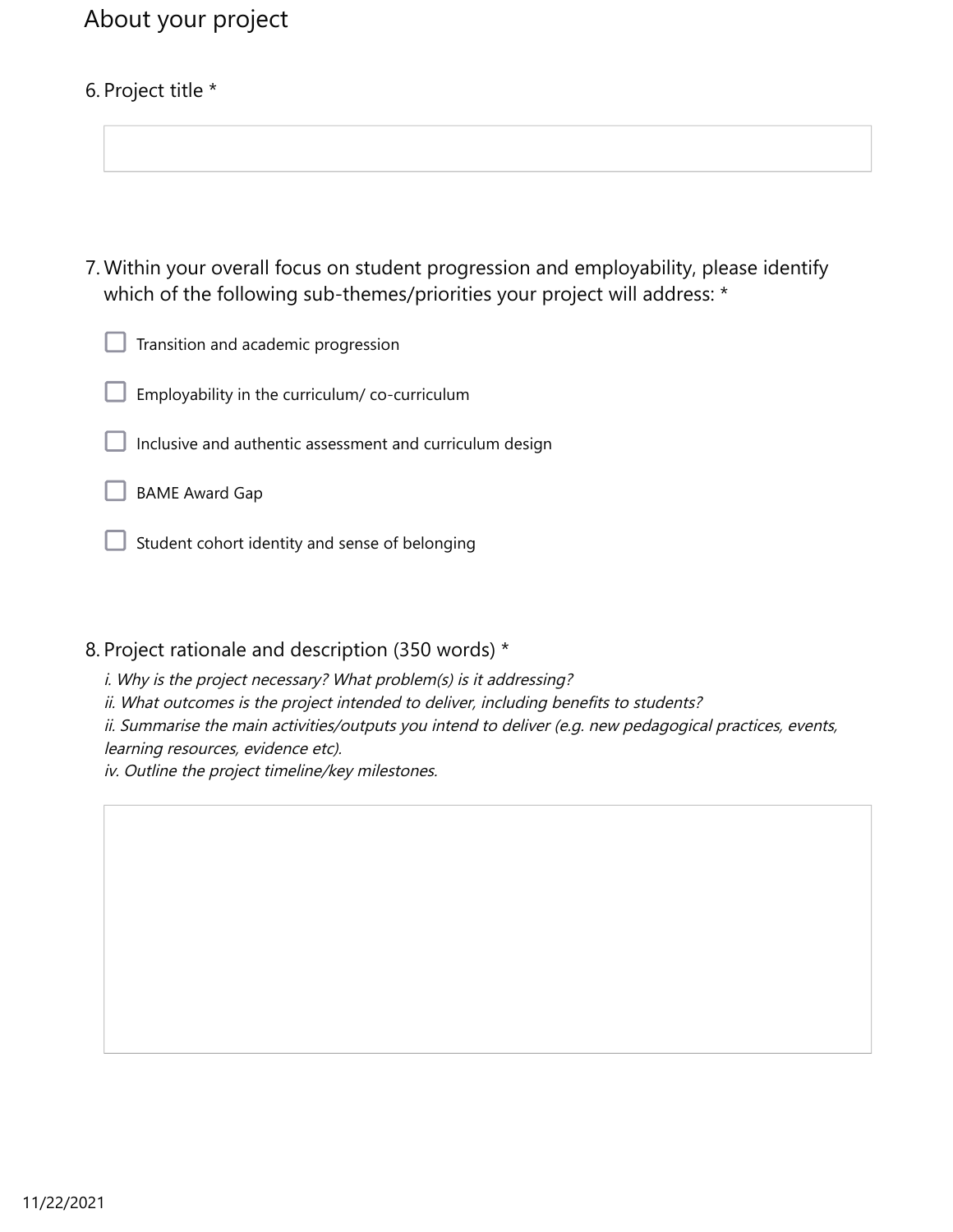### 9. Project impact and measures (200 words) \*

i. How will the impact of the project be measured? How will you know it succeeded in delivering its intended benefits? (For instance: student performance data indicating impact (including analysis of Equality, Diversity and Inclusion data where available); student or staff feedback; change to educational practices in a given context)

ii. What effect will it have on your own/your team's practice?

iii. How will the project outcomes be shared more widely and lead to broader impact, e.g. on the curriculum or other sustainable changes in practice?

10. What barriers might prevent certain student groups from fully engaging with or benefitting from the project (e.g. students with disabilities, caring responsibilities, from a black or minority ethnic background)? How do you intend to overcome them to ensure an inclusive approach? (150 words) \*

(You may find it helpful to refer to the University's Equality Impact Assessment guidance and template, which provides a set of prompt questions to help consider EDI implications:

[https://testlivesalfordac.sharepoint.com/sites/HumanResources/SitePages](https://testlivesalfordac.sharepoint.com/sites/HumanResources/SitePages/Equality%20Impact%20Assessments.aspx)

[/Equality%20Impact%20Assessments.aspx \(https://testlivesalfordac.sharepoint.com/sites/HumanResources](https://testlivesalfordac.sharepoint.com/sites/HumanResources/SitePages/Equality%20Impact%20Assessments.aspx) [/SitePages/Equality%20Impact%20Assessments.aspx\)\)](https://testlivesalfordac.sharepoint.com/sites/HumanResources/SitePages/Equality%20Impact%20Assessments.aspx)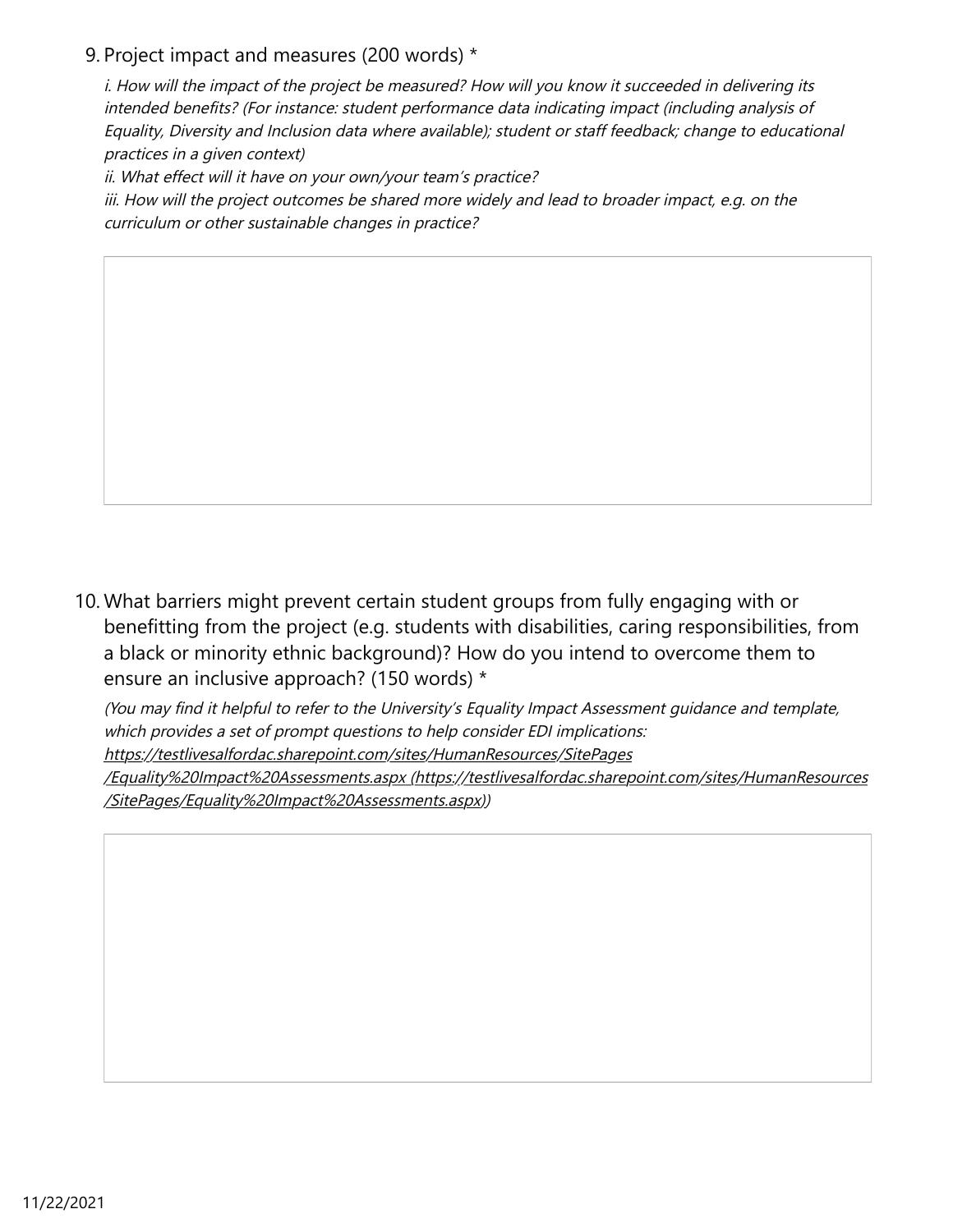11. Provide information around how any ethical issues will be addressed (NB: ethics approval must be obtained prior to starting your research) (200 words) \*

(You should consider for example what research method/s you will use (special consideration will be needed for observational research); How participants in your research will be (i) identified, (ii) approached, (iii) recruited, and (iv) provide informed consent for their participation; Does your project involve the potential imbalance of power/authority/status? (teacher/student); Does your project involve any possible distress or discomfort to participants?). If you are unsure about ethical concerns involved in educational research, then please ask for further advice from the SCELT team.

12. Provide a full breakdown of costs and resources associated with the project. Maximum £2,500.

Please note the scholarship will not fund buy-out from teaching, journal costs, conference fees, membership or application fees. If you would prefer to submit an Excel file with costings/resources please do so below.

i. Costs (if funding is required) ii. Resources

\*